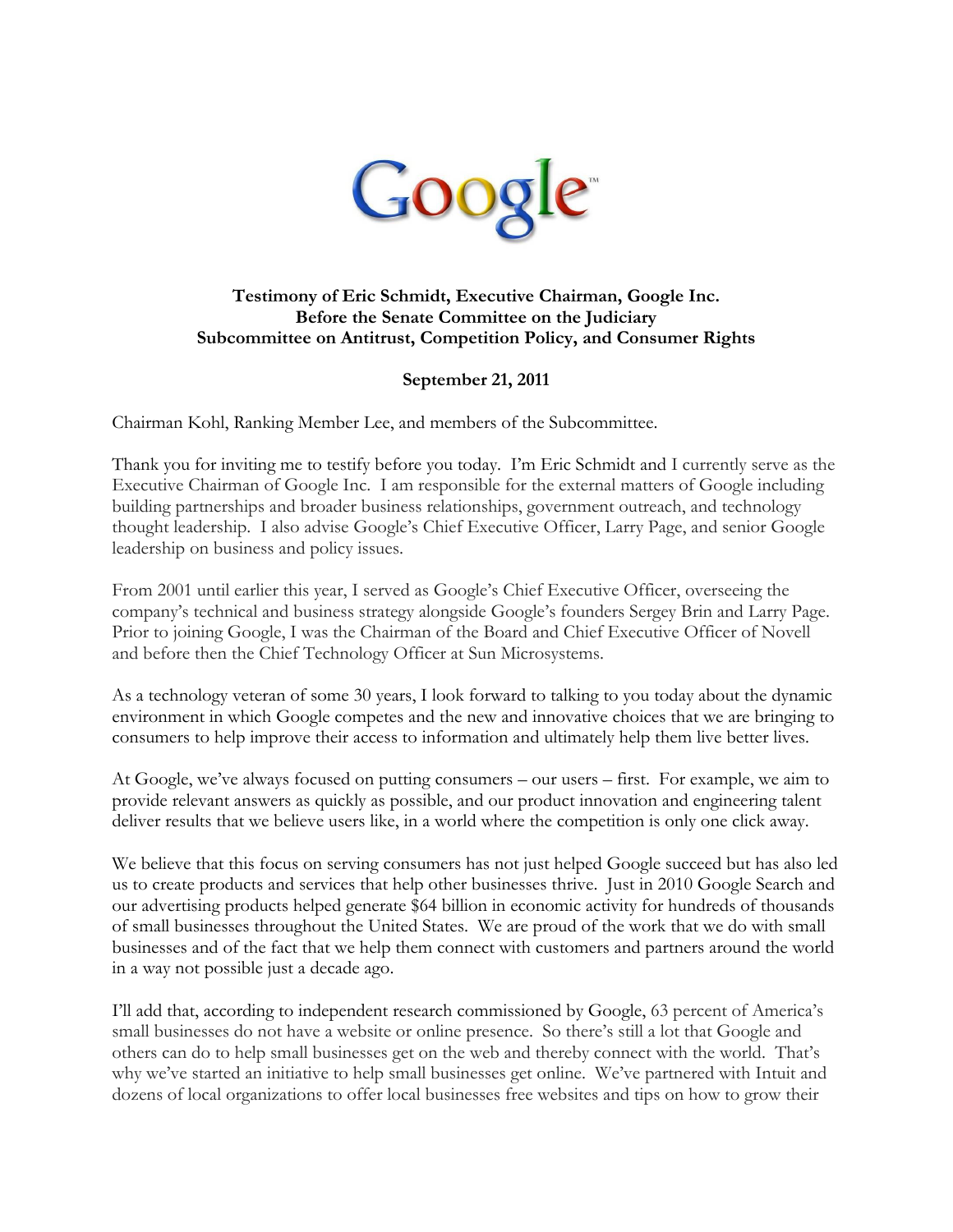online presence. To date, we have helped thousands of businesses begin the process of building an online presence at events around the country, and we"ll continue to do so in the months to come.

In my written testimony I would like to focus on three key issues relating to Google and how we compete in the digital world:

- First, I"ll describe the tremendously competitive and dynamic space in which we operate.
- Second, I"ll describe the business principles that guide us and that we know will stand up to scrutiny.
- Finally, I will touch on the Federal Trade Commission's investigation and our view that such a process should be focused and fair.

Before I discuss these key issues, though, I'll provide you with a brief history of Google and search.

# **A Brief History of Google and Search**

As hard as it may be to believe, Google is only 13 years old. When I started with Google in 2001, I was employee number 223. Today, Google employs thousands of people in the United States, in California, New York, Texas, Wisconsin, and points in between.

In 1998, the year Google was incorporated, Yahoo!, which had hundreds of millions of users, was declared the winner of the "search engine wars" – it got twice as many visitors as its nearest competitor and had "[eviscerated](http://money.cnn.com/magazines/fortune/fortune_archive/1998/03/02/238576/index.htm.) [the](http://money.cnn.com/magazines/fortune/fortune_archive/1998/03/02/238576/index.htm.) [competition.](http://money.cnn.com/magazines/fortune/fortune_archive/1998/03/02/238576/index.htm.)"

Nevertheless, Google"s founders, Stanford graduate students Larry Page and Sergey Brin, believed they could build a better mousetrap, and they set out to do so in their dorm room. Over time, they overcame naysayers who thought Yahoo! had permanently won the competition for the best search engine.

Google"s entry into search was based on a major innovation: the PageRank system for using web links to tap into the "wisdom of the users" to identify the most relevant websites for any given query. This represented a major advance on Yahoo!, which was offering "categories," and other search engines, which typically only used the number of times a keyword appeared on a page to rank websites. Many sites at the time, including Yahoo!, allowed advertisers to pay to be included in search results without any indication to consumers that those results were paid. Google never engaged in this practice and instead focused on improving its search results to serve users, with the result that in 2004 Google passed Yahoo! in the number of active U.S. users.

Despite the major innovations in search since 1998, the underlying principles of how search works remain the same. A search engine's software "crawls" pages available on the Internet and catalogues them. When a consumer enters search terms, those terms are processed by the search engine"s mathematical algorithms, which determine the probability that any given webpage will be responsive to the search. The user then receives results that are rank-ordered based on the search engine"s judgment of the likelihood that each result matches what the user was seeking in entering the search terms. This process necessarily depends on multiple variables and constant refinement.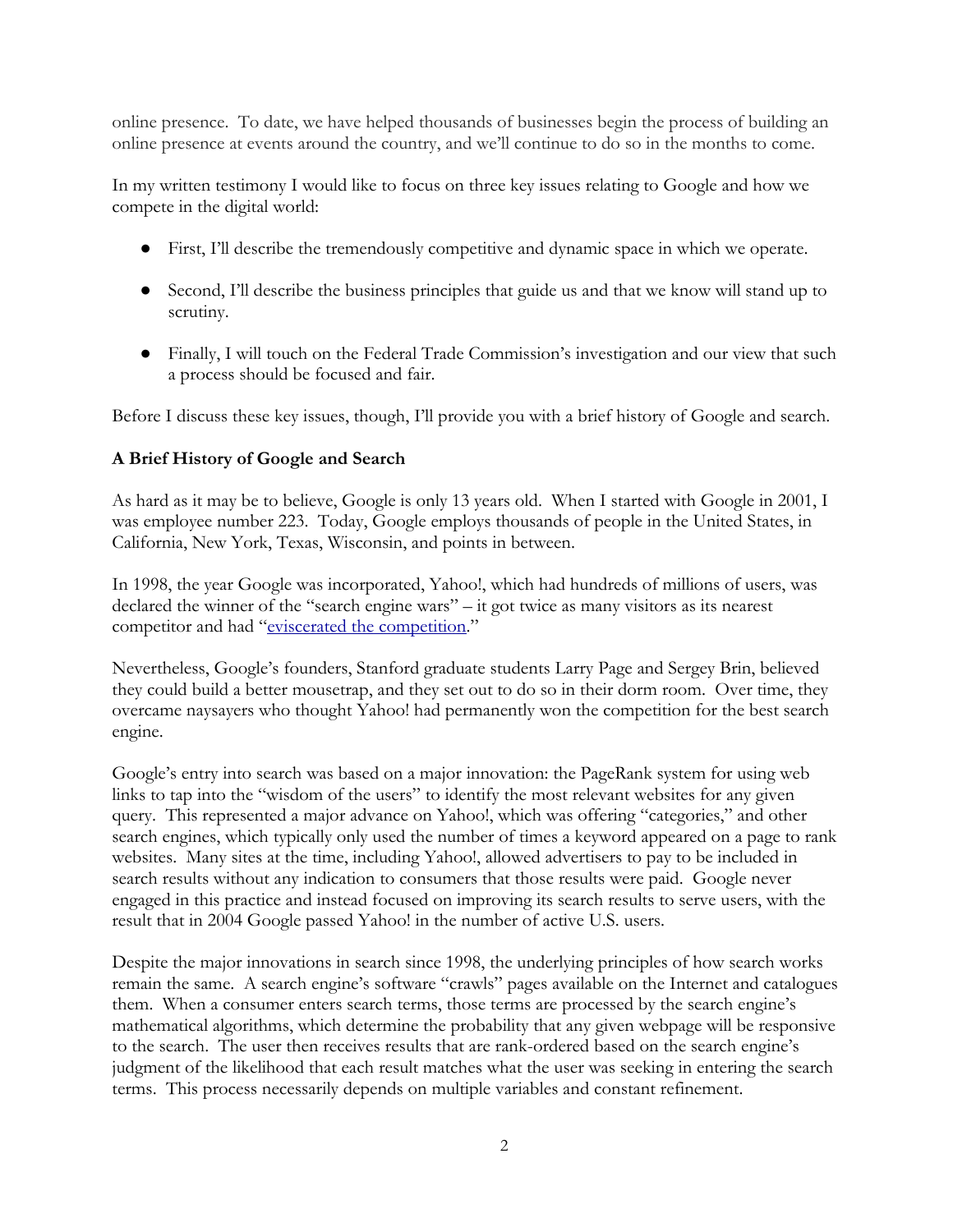From the start, Google has constantly refined its search algorithm, which now considers over 200 factors in assessing site quality and relevance. When a user types a query into Google Search, Google"s proprietary technology analyzes these signals to provide a determination as to what the user is looking for. Google uses this ever-improving technology to organize information, rank sites, and present results to users. Google"s search results are ultimately a scientific *opinion* as to what information users will find most useful.

In keeping with our focus on quality and delivering the most relevant results for consumers, Google is constantly experimenting with new innovations in presenting information. Potential refinements to the algorithm go through a rigorous testing process, from conception to initial testing in Google"s internal "sandbox" to focused testing to final approval. Consumer testing is key to the algorithm refining process, and Google uses both human reviewers and samples of real search traffic in order to measure whether a proposed algorithm change improves the user experience or not.

To give you a sense of the scale of the changes that Google considers, in 2010 we conducted 13,311 precision evaluations to see whether proposed algorithm changes improved the quality of its search results, 8,157 side-by-side experiments where it presented two sets of search results to a panel of human testers and had the evaluators rank which set of results was better, and 2,800 click evaluations to see how a small sample of real-life Google users responded to the change. Ultimately, the process resulted in 516 changes that were determined to be useful to users based on the data and, therefore, were made to Google's algorithm. Most of these changes are imperceptible to users and affect a very small percentage of websites, but each one of them is implemented only if we believe the change will benefit our users.

#### **The Dynamic and Competitive Internet Space**

One of the main drivers of Google"s constant innovation is the fact that we face an extremely competitive landscape in which consumers have a multitude of options to access information. If we want consumers to keep coming back to Google, we have to give them the best possible experience. And that pushes us to keep putting consumers first.

Google faces competition from numerous sources including other general search engines (such as Microsoft"s Bing, Yahoo!, and Blekko); specialized search sites, including travel sites (like Expedia and Travelocity), restaurant reviews (like Yelp), and shopping sites (like Amazon and eBay); social media sites (like Facebook); and mobile applications beyond count, just to name a few.

For example, let's say you're looking for a local restaurant. You might search on Google for "local restaurant," but increasingly people are going on to Facebook and Twitter to ask their friends for restaurant recommendations. Or, you might use the Yelp mobile application on your iPhone or Android phone to find restaurants near your location. More than ever before we"re competing vigorously against each of these other ways for users to access information.

Consumers have a truly vast array of options – some search and some not – from which to access information. Well-known shopping sites like Amazon, Wal-Mart, and eBay are essentially search engines that focus on product search and provide customers with an opportunity to buy a good at the end of their search. In this category, they have been extremely successful. For example, [eBay](http://www.google.com/url?q=http%3A%2F%2Finvestor.ebay.com%2Freleasedetail.cfm%3FReleaseID%3D534359&sa=D&sntz=1&usg=AFQjCNHYy0vmMr1cy3FvMuFPXYfuj7oXsg)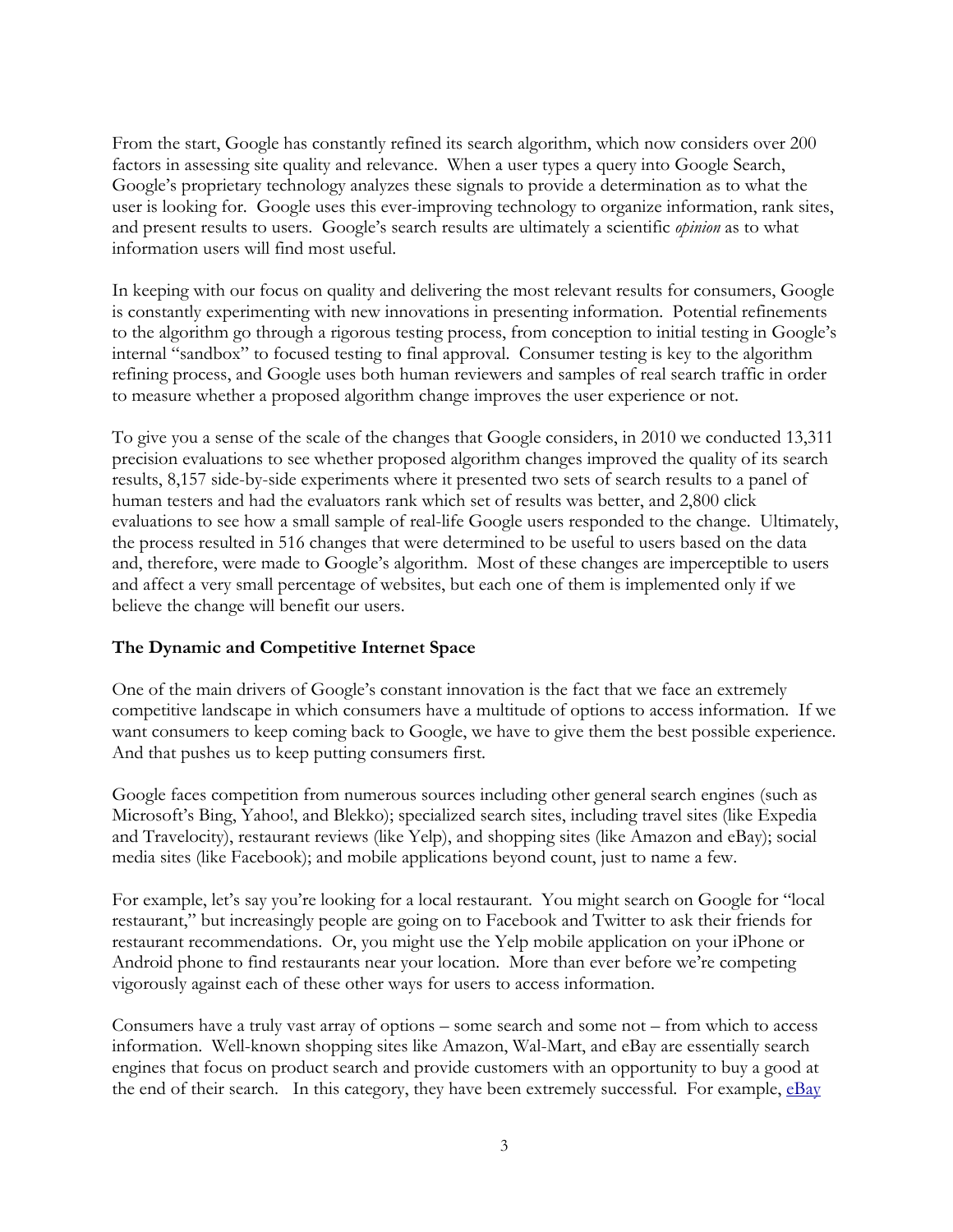[handled](http://www.google.com/url?q=http%3A%2F%2Finvestor.ebay.com%2Freleasedetail.cfm%3FReleaseID%3D534359&sa=D&sntz=1&usg=AFQjCNHYy0vmMr1cy3FvMuFPXYfuj7oXsg) [more](http://www.google.com/url?q=http%3A%2F%2Finvestor.ebay.com%2Freleasedetail.cfm%3FReleaseID%3D534359&sa=D&sntz=1&usg=AFQjCNHYy0vmMr1cy3FvMuFPXYfuj7oXsg) [than](http://www.google.com/url?q=http%3A%2F%2Finvestor.ebay.com%2Freleasedetail.cfm%3FReleaseID%3D534359&sa=D&sntz=1&usg=AFQjCNHYy0vmMr1cy3FvMuFPXYfuj7oXsg) [2 billion](http://www.google.com/url?q=http%3A%2F%2Finvestor.ebay.com%2Freleasedetail.cfm%3FReleaseID%3D534359&sa=D&sntz=1&usg=AFQjCNHYy0vmMr1cy3FvMuFPXYfuj7oXsg) [U.S. searches](http://www.google.com/url?q=http%3A%2F%2Finvestor.ebay.com%2Freleasedetail.cfm%3FReleaseID%3D534359&sa=D&sntz=1&usg=AFQjCNHYy0vmMr1cy3FvMuFPXYfuj7oXsg) [in](http://www.google.com/url?q=http%3A%2F%2Finvestor.ebay.com%2Freleasedetail.cfm%3FReleaseID%3D534359&sa=D&sntz=1&usg=AFQjCNHYy0vmMr1cy3FvMuFPXYfuj7oXsg) [the](http://www.google.com/url?q=http%3A%2F%2Finvestor.ebay.com%2Freleasedetail.cfm%3FReleaseID%3D534359&sa=D&sntz=1&usg=AFQjCNHYy0vmMr1cy3FvMuFPXYfuj7oXsg) [third](http://www.google.com/url?q=http%3A%2F%2Finvestor.ebay.com%2Freleasedetail.cfm%3FReleaseID%3D534359&sa=D&sntz=1&usg=AFQjCNHYy0vmMr1cy3FvMuFPXYfuj7oXsg) [quarter](http://www.google.com/url?q=http%3A%2F%2Finvestor.ebay.com%2Freleasedetail.cfm%3FReleaseID%3D534359&sa=D&sntz=1&usg=AFQjCNHYy0vmMr1cy3FvMuFPXYfuj7oXsg) [of](http://www.google.com/url?q=http%3A%2F%2Finvestor.ebay.com%2Freleasedetail.cfm%3FReleaseID%3D534359&sa=D&sntz=1&usg=AFQjCNHYy0vmMr1cy3FvMuFPXYfuj7oXsg) [2010,](http://www.google.com/url?q=http%3A%2F%2Finvestor.ebay.com%2Freleasedetail.cfm%3FReleaseID%3D534359&sa=D&sntz=1&usg=AFQjCNHYy0vmMr1cy3FvMuFPXYfuj7oXsg) and Amazon saw 847 million searches during the same period, while Google handled only 226 million product searches during that quarter. Among these three companies eBay had 65 percent of product searches for the period while Google had just seven percent.

The same holds true for popular travel search sites like Kayak, Priceline, and Expedia. Students looking for encyclopedia-like entries on different topics often go directly to sites like Wikipedia and About.com. Patients searching for medical information often go directly to sites such as WebMD and eHealth. For current events, news-seekers can visit the websites of major publications like *The New York Times*, *The Wall Street Journal*, or *The Washington Post*. And all of these websites have corresponding apps to make them even more readily accessible on mobile devices.

Among major search engines, Microsoft"s Bing has continued to gain in popularity, perhaps because it comes pre-installed as the search default on over 70 percent of new computers sold. Microsoft's Bing is the exclusive search provider for Yahoo! and Facebook. Microsoft [recently](http://articles.latimes.com/2011/jul/06/business/la-fi-microsoft-baidu-20110706) [signed](http://articles.latimes.com/2011/jul/06/business/la-fi-microsoft-baidu-20110706) a deal for Bing to power English language search on the fast-rising Chinese search engine Baidu, which Baidu has [acknowledged](http://articles.latimes.com/2011/jul/06/business/la-fi-microsoft-baidu-20110706) will help it become more competitive in markets outside of China. In addition to Internet Explorer, [Microsoft](http://www.digitaltrends.com/gaming/holiday-xbox-360-dashboard-update-offers-social-achievements-bing-search/) [has](http://www.digitaltrends.com/gaming/holiday-xbox-360-dashboard-update-offers-social-achievements-bing-search/) [integrated](http://www.digitaltrends.com/gaming/holiday-xbox-360-dashboard-update-offers-social-achievements-bing-search/) [Bing](http://www.digitaltrends.com/gaming/holiday-xbox-360-dashboard-update-offers-social-achievements-bing-search/) [into](http://www.digitaltrends.com/gaming/holiday-xbox-360-dashboard-update-offers-social-achievements-bing-search/) [its](http://www.digitaltrends.com/gaming/holiday-xbox-360-dashboard-update-offers-social-achievements-bing-search/) [popular](http://www.digitaltrends.com/gaming/holiday-xbox-360-dashboard-update-offers-social-achievements-bing-search/) [gaming](http://www.digitaltrends.com/gaming/holiday-xbox-360-dashboard-update-offers-social-achievements-bing-search/) [console, the](http://www.digitaltrends.com/gaming/holiday-xbox-360-dashboard-update-offers-social-achievements-bing-search/) [Xbox](http://www.digitaltrends.com/gaming/holiday-xbox-360-dashboard-update-offers-social-achievements-bing-search/) [360,](http://www.digitaltrends.com/gaming/holiday-xbox-360-dashboard-update-offers-social-achievements-bing-search/) which it is in talks with cable companies to convert into the set-top box of the future. Microsoft's Bing launched in June 2009 and has grown so rapidly that [some](http://mashable.com/2011/04/11/bing-search-growth) [commentators](http://mashable.com/2011/04/11/bing-search-growth) [have](http://mashable.com/2011/04/11/bing-search-growth) [speculated](http://mashable.com/2011/04/11/bing-search-growth) that it could overtake Google as early as 2012.

And there's the most popular website on the Internet, by an "[enormous](http://mediadecoder.blogs.nytimes.com/2011/09/11/report-details-rise-of-social-media/) [margin](http://mediadecoder.blogs.nytimes.com/2011/09/11/report-details-rise-of-social-media/)": Facebook. Facebook and similar sites have extensive search and information functions. [Facebook](http://mashable.com/2010/07/28/facebook-questions/) [Questions,](http://mashable.com/2010/07/28/facebook-questions/) for example, allows users to determine the best pizza restaurant in Washington, DC or the best movies of the 1970s. Consumers, particularly young ones, increasingly are turning to their online friends to find out what to wear, where to eat, and what to watch. And because of its exclusive search arrangement with Microsoft's Bing, Facebook and Bing can harness the power of search algorithms and a customer's social graph to answer a query. This is a tremendous competitive advantage.

Most importantly, all of these options for obtaining information can be accessed *without ever using Google*.

From an advertising perspective, Google's search advertising tools compete for ad dollars every day against other forms of advertising including TV, radio, newspapers, magazines, direct mail, and online banner ads. Our advertising system is based on an auction where advertisers bid what they"re willing to pay, so advertisers set their own prices and can easily assess the return on their advertising investment. Advertisers know that they have other options and they can and do turn off their Google ad campaigns whenever they want.

Google"s success despite strong competition is based on its persistent focus on satisfying consumers – getting them to the answers they want quickly and accurately. Keeping up requires constant investment and innovation, and if Google fails in this effort users can and will switch. The cost of going elsewhere is zero, and users can and do use other sources to find the information they want.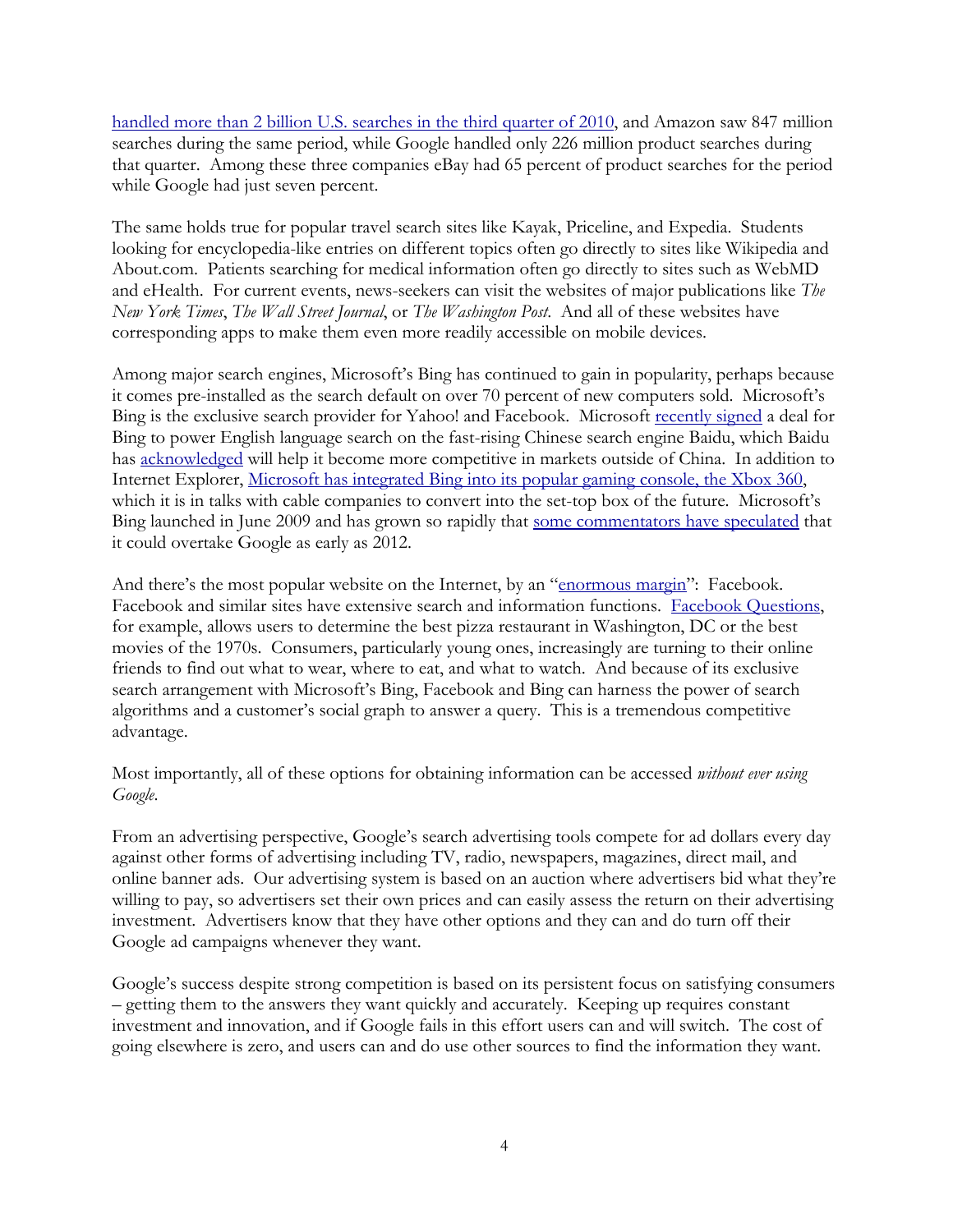#### **Our Business Principles**

These are the principles that have guided us from the beginning:

#### **Do what's best for the user**

We make hundreds of changes to our algorithms every year to improve consumers' search experience. Not every website can come out at the top of the page, or even appear on the first page of our search results. That"s why our search rankings and the format of our results are designed to give users the most useful answer.

#### **Provide the most relevant answers as quickly as possible**

Today, when a consumer types "weather in Madison" or "how many feet in a mile" into our search box, you get the answers directly – often before you hit "enter." Sometimes the most useful answer to a query is a link to website, but other times it might be a map, video, flight time, mathematical equation, quick fact, or shopping result.

All search engines – including Microsoft's Bing and Yahoo! – have been working to provide new forms of answers for users, beyond the traditional "ten blue links." In fact, according to an [October](http://searchenginewatch.com/article/2065196/Universal-Search-Not-All-Blends-are-Created-Equal) 2010 [study](http://searchenginewatch.com/article/2065196/Universal-Search-Not-All-Blends-are-Created-Equal) [published](http://searchenginewatch.com/article/2065196/Universal-Search-Not-All-Blends-are-Created-Equal) [by](http://searchenginewatch.com/article/2065196/Universal-Search-Not-All-Blends-are-Created-Equal) [Comscore,](http://searchenginewatch.com/article/2065196/Universal-Search-Not-All-Blends-are-Created-Equal) Bing contained these "rich results" on their results pages 54 percent of the time, while Google only provided rich results 33 percent of the time.

Advertisements offer useful information, too, which is why we also work hard to ensure that our ads are relevant to consumers. Our ad systems ensure that the ads users see next to their search results aren't just from the highest bidder, but also reflect the relevance of that ad to the user's query.

#### **Label advertisements clearly**

Google was one of the first search engines to clearly distinguish advertisements from our organic search results, and when [the](http://www.ftc.gov/os/closings/staff/commercialalertletter.shtm) [FTC](http://www.ftc.gov/os/closings/staff/commercialalertletter.shtm) [issued](http://www.ftc.gov/os/closings/staff/commercialalertletter.shtm) [guidelines](http://www.ftc.gov/os/closings/staff/commercialalertletter.shtm) [in](http://www.ftc.gov/os/closings/staff/commercialalertletter.shtm) [2002](http://www.ftc.gov/os/closings/staff/commercialalertletter.shtm) to search engines about ad labeling, Google already met the recommended guidelines. As we experiment with new ad formats and new types of content (such as hotel and flight booking ads), we will continue to be transparent about what is an ad and what isn't.

#### **Be transparent**

We share more information about how our rankings work than any other search engine, through our [Webmaster](http://www.google.com/webmasters/) [Central](http://www.google.com/webmasters/) [site,](http://www.google.com/webmasters/) blog, diagnostic tools, support forum, and video instruction on YouTube. We recently introduced an option in our support center for webmasters to contact Google privately. Through [our](http://www.youtube.com/user/GoogleWebmasterHelp) [Webmaster](http://www.youtube.com/user/GoogleWebmasterHelp) [Help](http://www.youtube.com/user/GoogleWebmasterHelp) [channel](http://www.youtube.com/user/GoogleWebmasterHelp) on YouTube, we provide more than 400 videos to help websites understand our rankings and how to improve their sites.

We also give advertisers detailed information about the ad auction – including their ad quality score, our "[bid](http://adwords.google.com/support/aw/bin/answer.py?hl=en&answer=138148) [simulator](http://adwords.google.com/support/aw/bin/answer.py?hl=en&answer=138148)" to help them estimate their ad performance, and tips to improve their ad quality scores.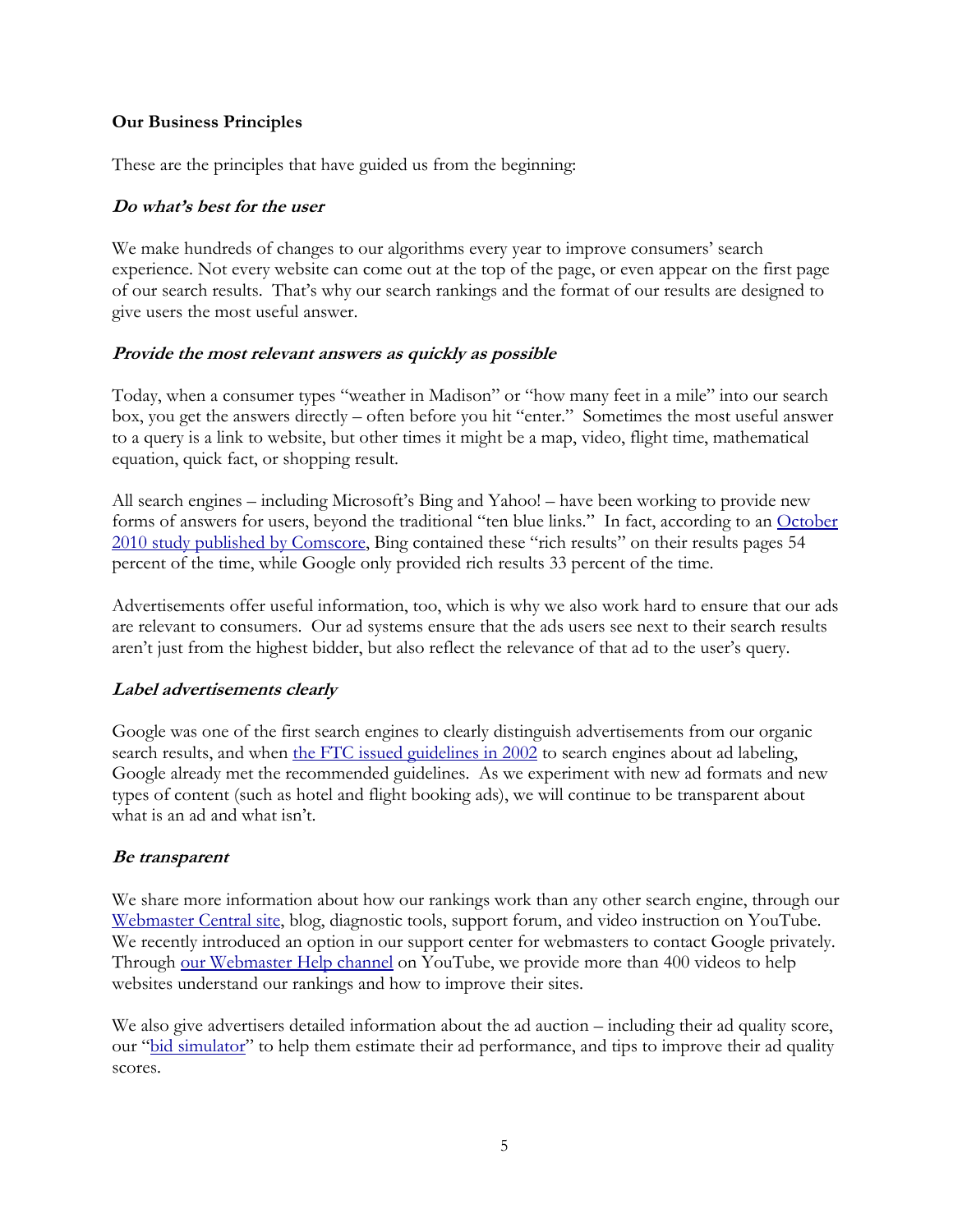We"ve recently introduced even more transparency efforts, including announcing major changes to our algorithm, providing more notice when a website is demoted due to spam violations, and giving advertisers new information about ads that break our rules.

# **Loyalty, not lock-in**

As much as we would like them to stay with Google, if consumers don"t like the answer that Google Search provides, they can switch to another search engine with just one click. And we make it easy to leave our other services too. We have a team of engineers – nicknamed the "[Data](http://www.dataliberation.org/) [Liberation](http://www.dataliberation.org/) [Front](http://www.dataliberation.org/)" – whose only goal is to help our users move their data in and out of Google products.

We want consumers to stay with us not because they're locked in, but because we're innovating and making our products better. For example, if a user wants to switch from Gmail to Yahoo! Mail or Microsoft's Hotmail, we make it easy for her to export contacts and messages easily and for free. If a user wants to leave Google+, our social networking service, we provide a tool called [Google](http://www.google.com/takeout) [Takeout](http://www.google.com/takeout) that lets users download all their posts, contacts, and photos. We do this for dozens of Google products – Maps, Voice, YouTube, Calendar, Finance, etc. – all listed on [dataliberation.org.](http://dataliberation.org/) And we make sure the files that consumers take out are actually useful; they"re in flexible formats a user can read or upload into a competing service.

Our "loyalty, not lock-in" approach is good for our users and also a smart long-term business strategy. Would you eat at a restaurant where they lock the doors behind you when you sit down to eat? Of course not. We think it's smarter to leave the door open all the time. That's how we get rapid, candid feedback on what's good and what's not. It spurs us to innovate faster and build better products. And that freedom makes for happier, more loyal customers.

# **Be open, not closed**

When we think about the meaning of open, we think about open technology, which includes open source software (meaning we release and actively support code that helps grow the Internet) and open standards (meaning we adhere to and help develop accepted standards) that improve the entire Internet.

At Google we believe that open is better than closed. "Open" means developing an open marketplace like the Android Market and the Chrome Web Store, where any developer can submit her applications for the world to try. "Open" means extending our products through application programming interfaces – APIs – so developers can build on top of these unique tools, helping them create great applications that would be practically impossible to develop otherwise.

"Open" also means supporting features that have been approved by formal standards bodies, and, if none exist, working to create standards that improve the entire ecosystem. And "open" means releasing the source code to numerous projects that were developed by Google so that third parties can utilize these technologies to build their own products without having to reinvent the wheel, thereby speeding up the innovation cycle and providing consumers with even more choices.

Open sourcing software has real benefits in the marketplace, as competing browsers like Rockmelt and Flock have already been developed using the Chrome code base. Similarly, rather than having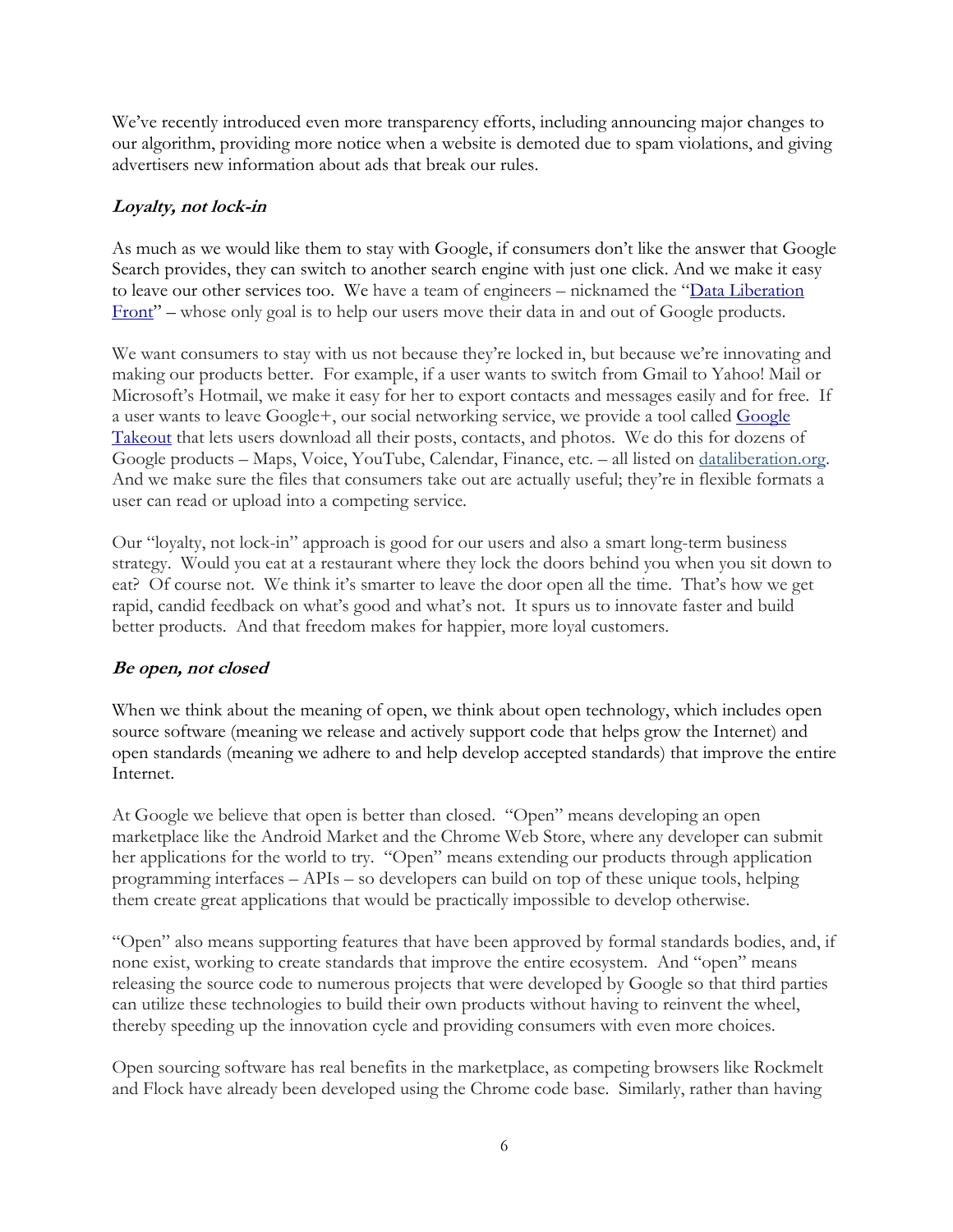to build their own operating systems, companies can and do use Android, as a full-fledged operating system, to power many different types of devices. In fact Android "s openness allows anyone to take it and develop it independently  $-$  Amazon [reportedly](http://www.eweek.com/c/a/Desktops-and-Notebooks/Amazon-Forking-Android-for-Kindle-Tablet-is-Good-Analyst-475720/) is doing this with a tablet expected to go on sale this fall and others have too. Android"s openness has helped make mobile computing competitive by allowing the introduction of lower-priced smartphones and pushing other companies to innovate and improve their products – all resulting in better phones for less.

#### **The Federal Trade Commission's Investigation**

In June of this year, Google received Civil Investigative Demands from the Federal Trade Commission regarding certain aspects of our business practices. While no company would request such a government investigation, we are confident that our business practices will stand up to scrutiny.

We are fully cooperating with the FTC's investigation, and we hope that it will be conducted in a focused and fair manner so that we can continue creating jobs and building products that delight our users.

We know that several companies have complaints with Google, which they may have raised with government regulators here and abroad. In our experience, most of these complaints come from websites that don't like where their sites rank on Google's search results page or argue that in providing better answers like maps, shopping, or local results, we are hurting individual sites.

When you hear these complaints, I"d urge you to keep two things in mind.

First, we built search for users, not websites, and no matter what we do, there will always be some websites unhappy with where they rank. Search is subjective, and there's no "correct" set of search results. Our scientific process is designed to provide the answers that consumers will find most useful.

Second, unlike technologies of the past, the great thing about the fundamental openness of the Internet is that, if consumers don"t like what one website is providing them, they can switch to another website with just one click. Using Google is a choice (and a free one), and there are no barriers to consumers navigating to [www.kayak.com,](http://www.kayak.com/) [www.nextag.com,](http://www.nextag.com/) [www.bing.com,](http://www.bing.com/) [www.yelp.com,](http://www.yelp.com/) [www.expedia.com,](http://www.expedia.com/) or any other website.

I am not a lawyer, but I take comfort from the fact that every decided antitrust suit that has been brought against Google regarding our search results has been dismissed. As recently as last month, an Ohio state court [dismissed](http://online.wsj.com/article/SB10001424053111904583204576544683721148122.html) a private antitrust suit brought against Google. I believe that this demonstrates that our business principles and, in particular, Google's focus on putting consumers first, are also the same values that are behind the antitrust laws.

That does not mean that we do everything perfectly. The fact that we made over 500 changes to the algorithm last year is an indication that we are constantly refining the way that we organize and display information. And, like any good business, we are always happy to hear criticisms and concerns from consumers so that we can continue to improve.